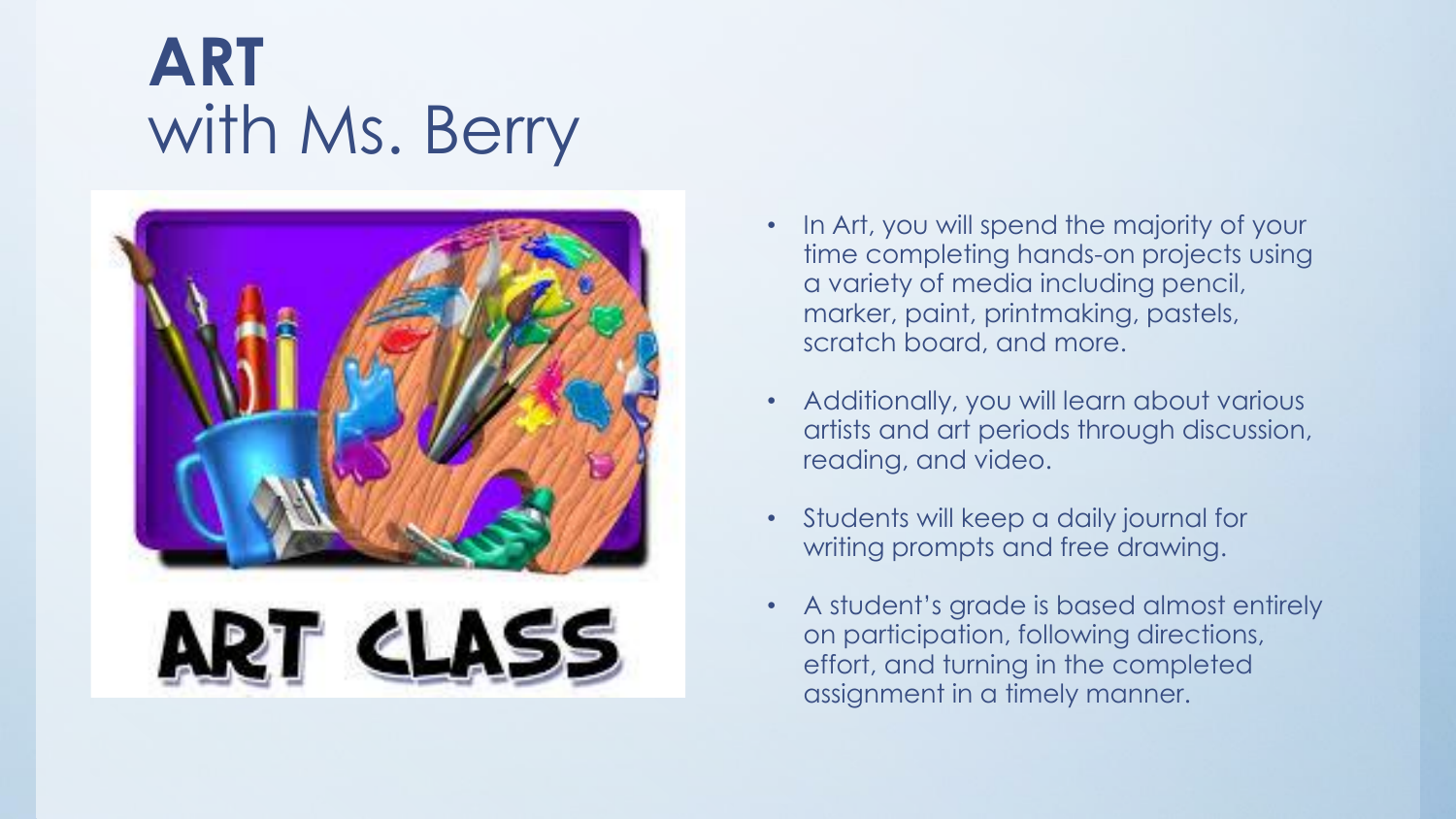# **Chorus** with Ms. Price



- Chorus is a Performing Arts class.
- Students will be required to participate in various performances and concerts.
- A student's grade is effected by participation.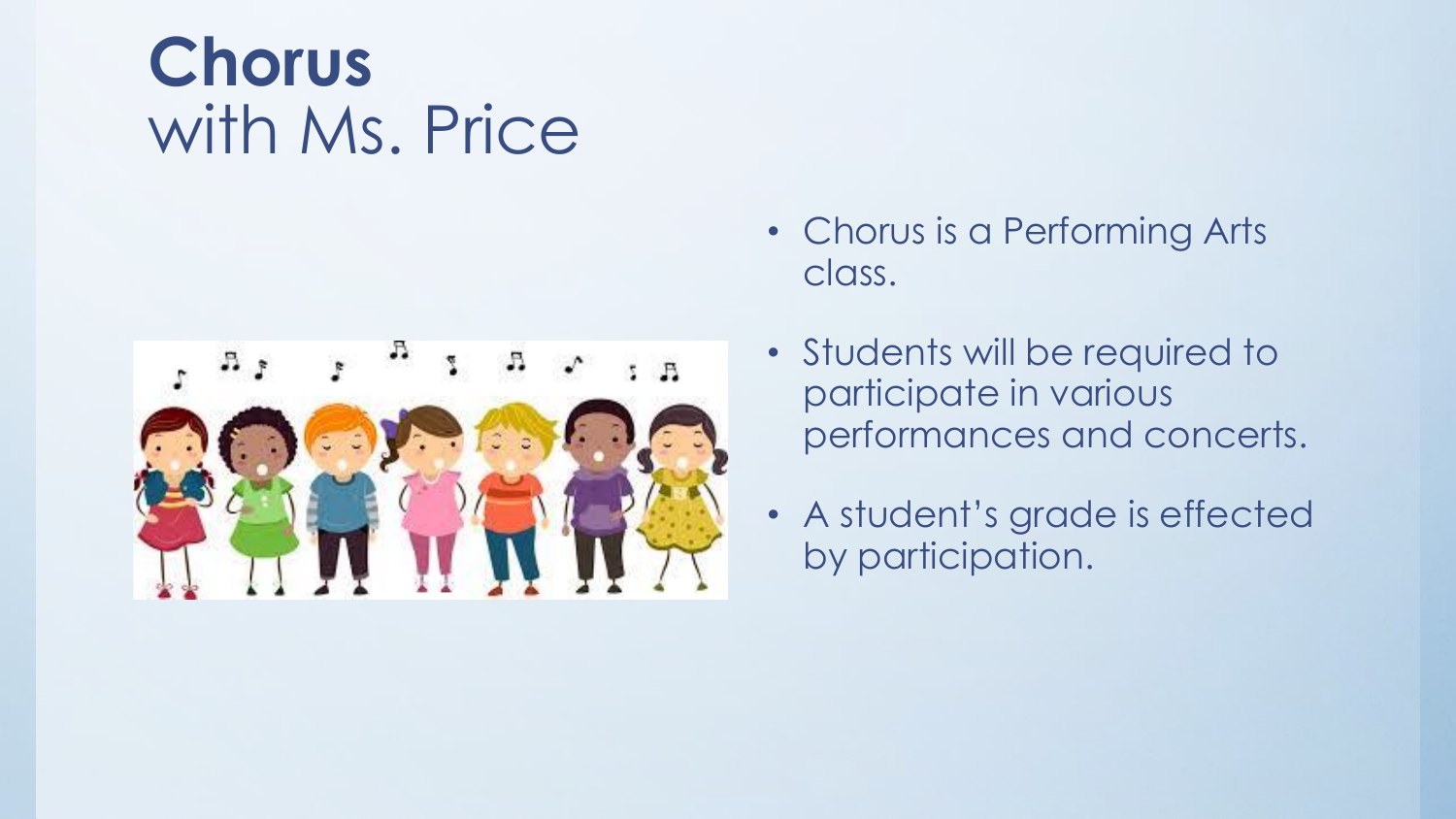# **Music Appreciation** with Ms. Price

- Students will study various genres of music as the class traces the beginnings of American music.
- Students will also explore American history and culture throughout the class.

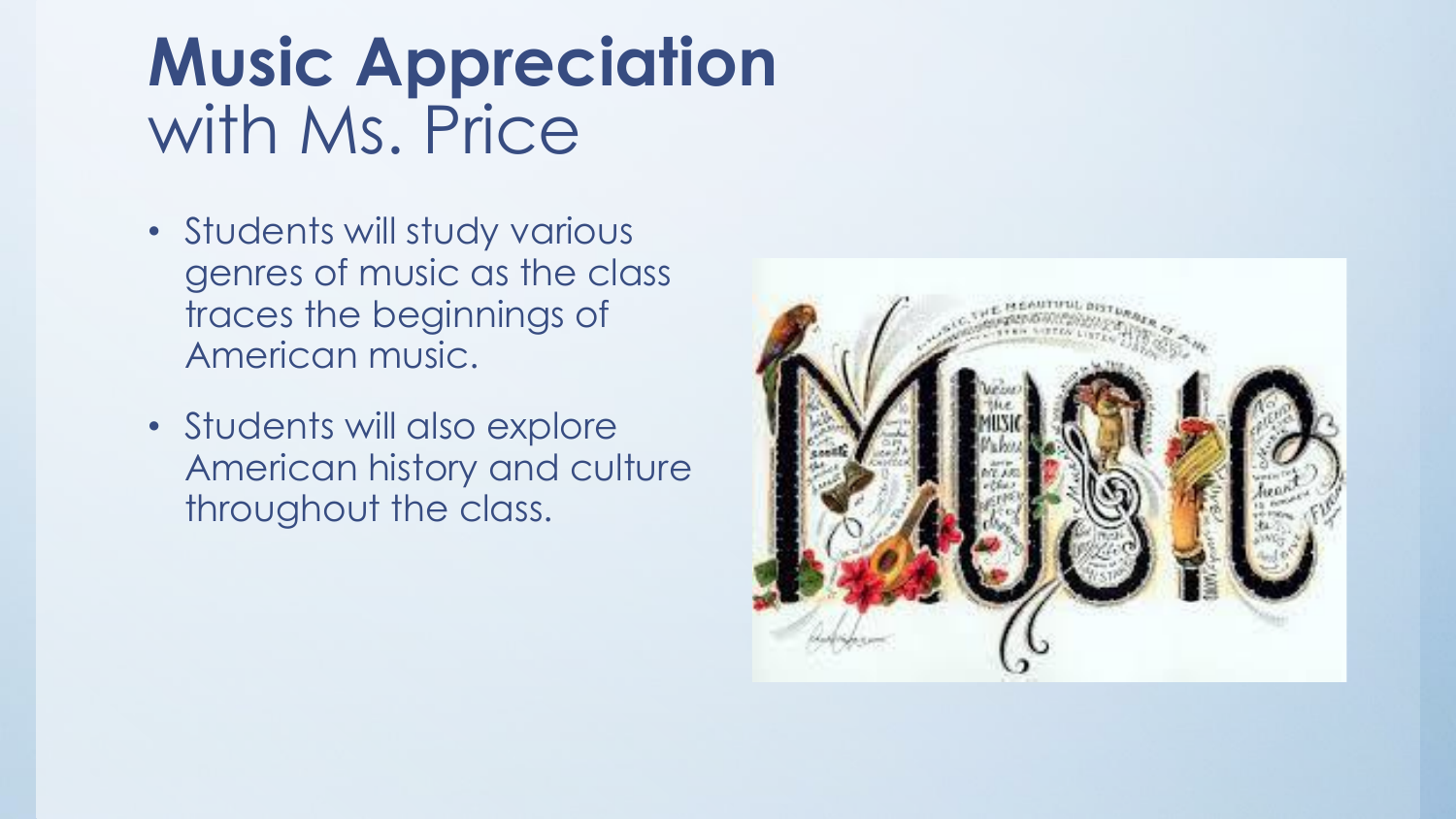

# **Physical Education**

with Coach Johnson, Coach Metcalf, and Coach Barker

- Physical Education focuses on developing physical fitness.
- This class helps students develop skills and confidence, maintain physical fitness, learn about personal health and wellness, and demonstrate positive social communication.
- Standards are taught to help students maintain physical fitness over a lifetime.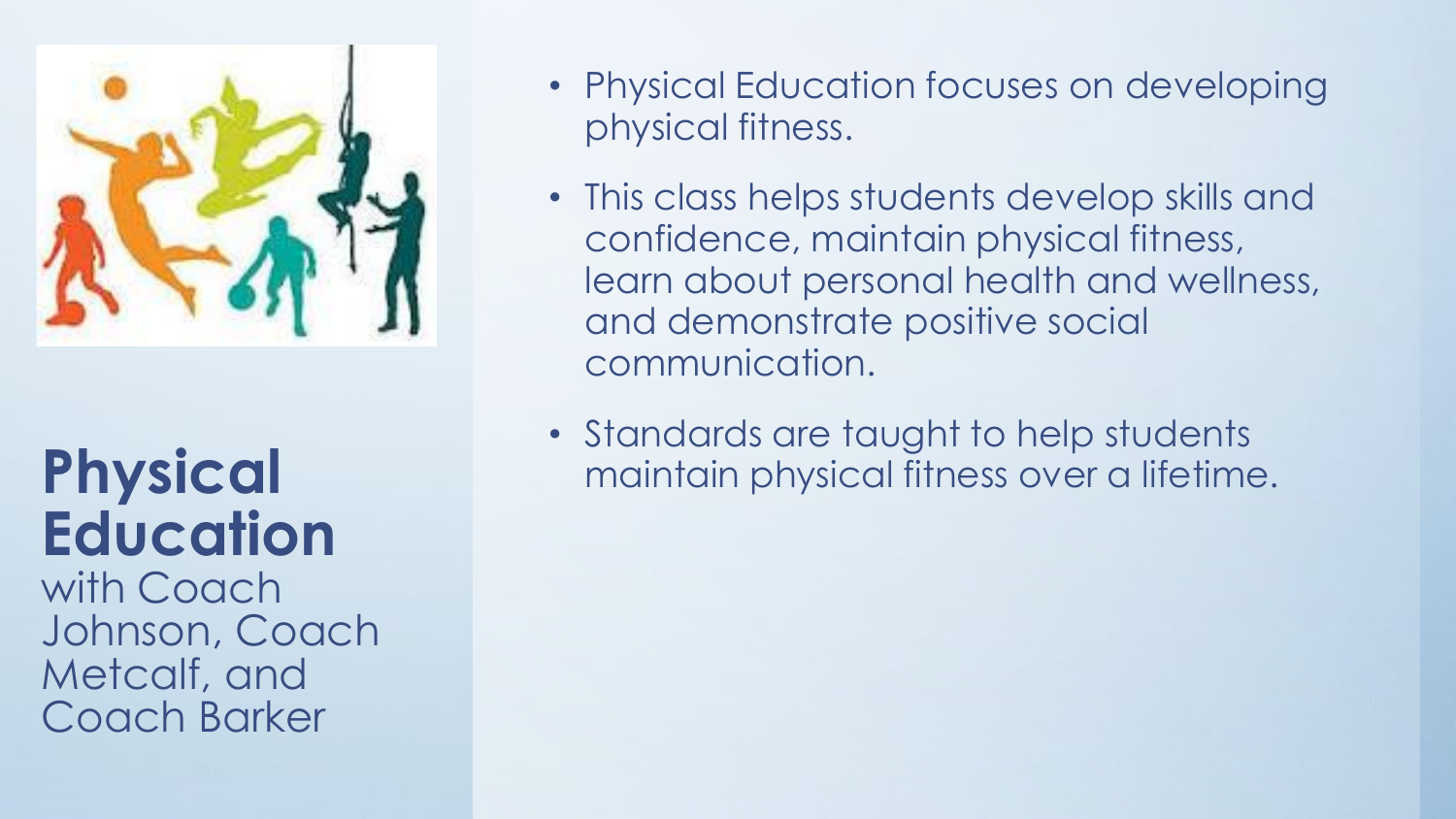### Beginner Band with Mr. Lockhart



- Beginner Band is designed for students with no previous band experience or limited experience.
- You will learn basic music notation, rhythm counting, and terminology used in the first year of study.
- Students will become familiar with instrument pedagogy, tone production, and performance etiquette.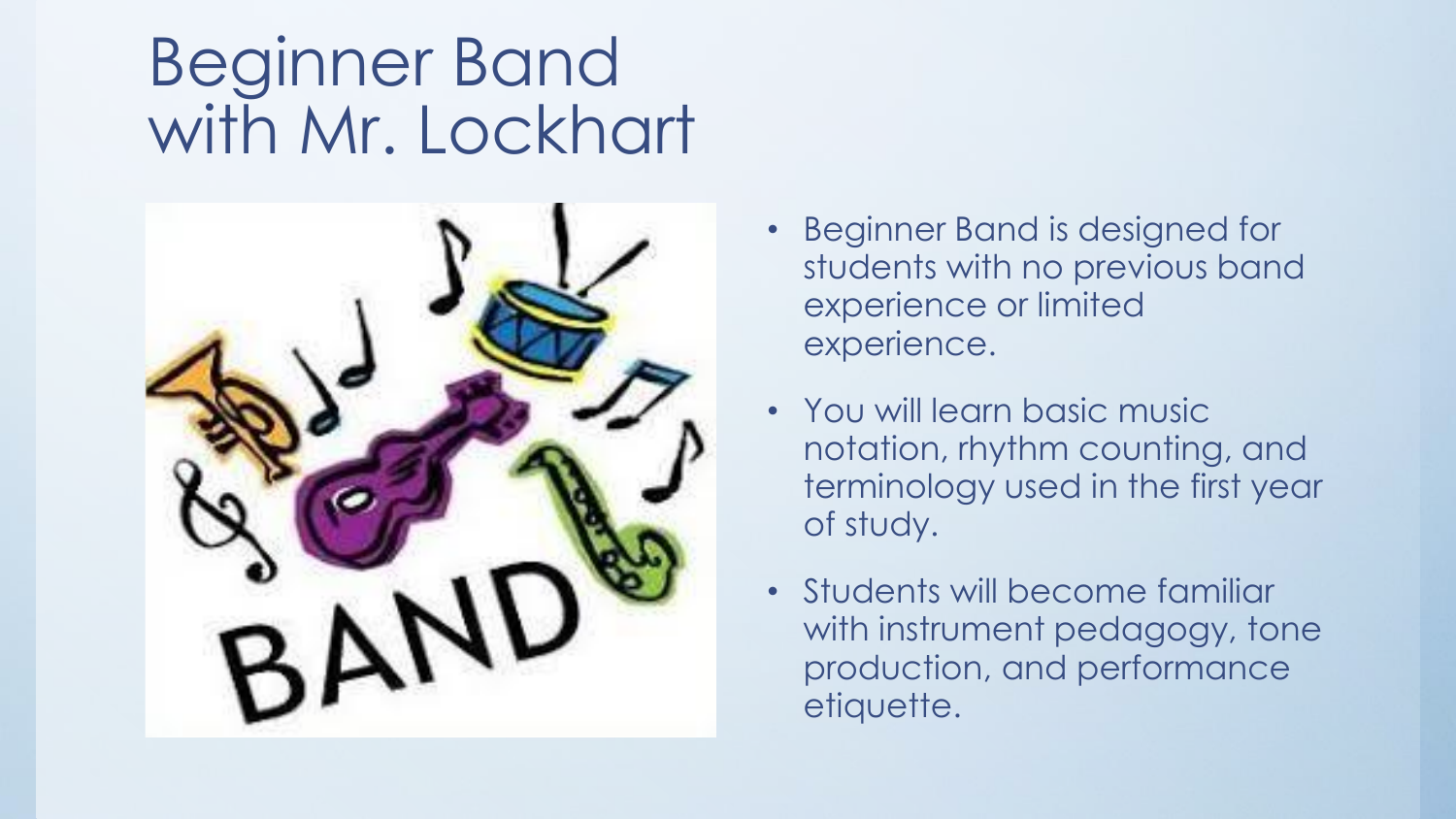## Advanced Band with Mr. Lockhart

- Advanced band classes are divided by sections and is a continuation of the concepts taught in beginner band.
	- Woodwinds
	- Brass
	- Percussion
- This class is more performance oriented.
- Students will learn more advanced musical concepts such as improvisation and individual performance opportunities.

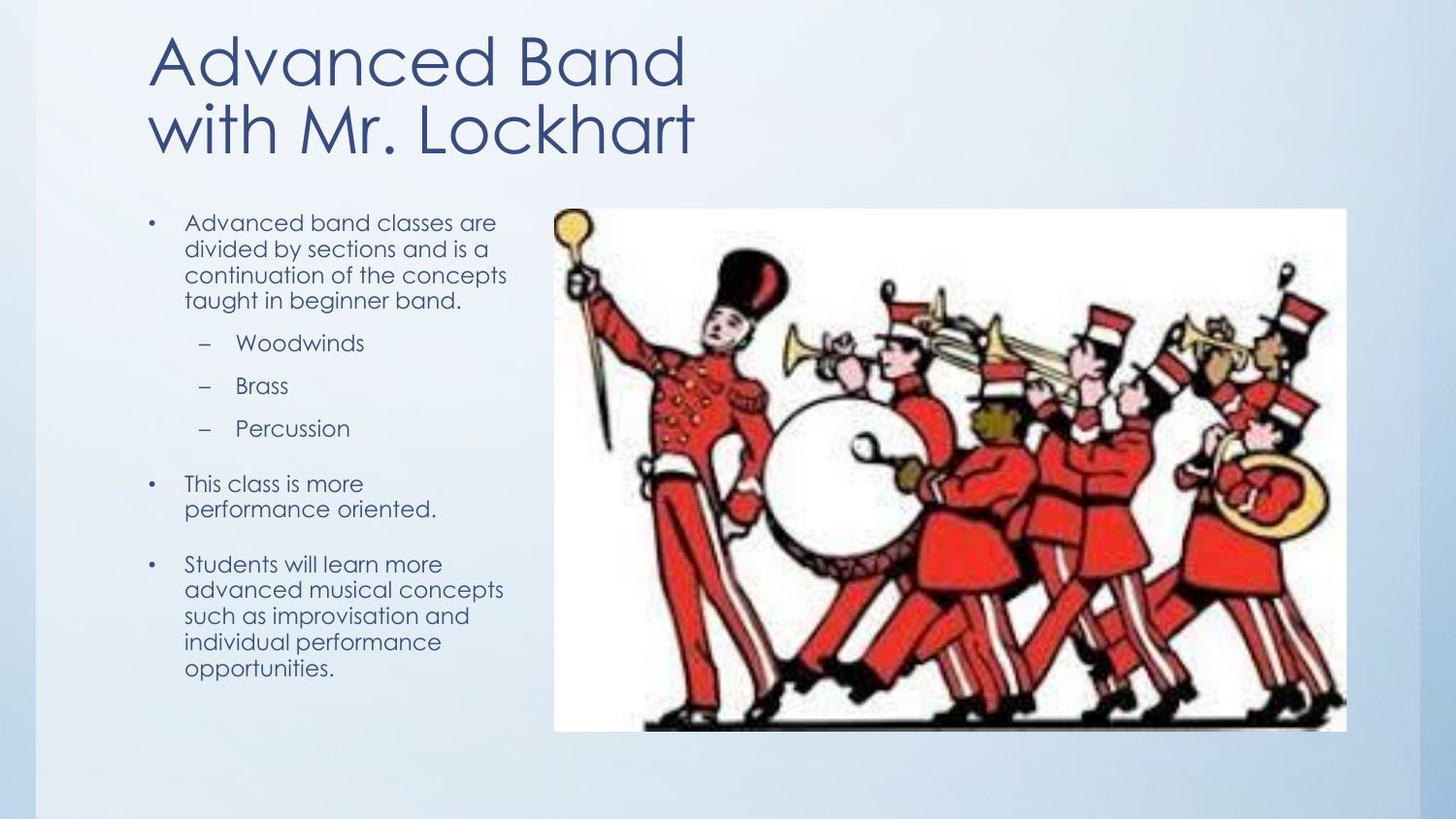# **STEM** with Mr. Carr

- STEM stands for Science, Technology, Engineering, and Mathematics.
- This is a project-based class.
- Students will produce original ideas, objects, and structures according to project specifications while using concepts and skills from math, science, and technology.

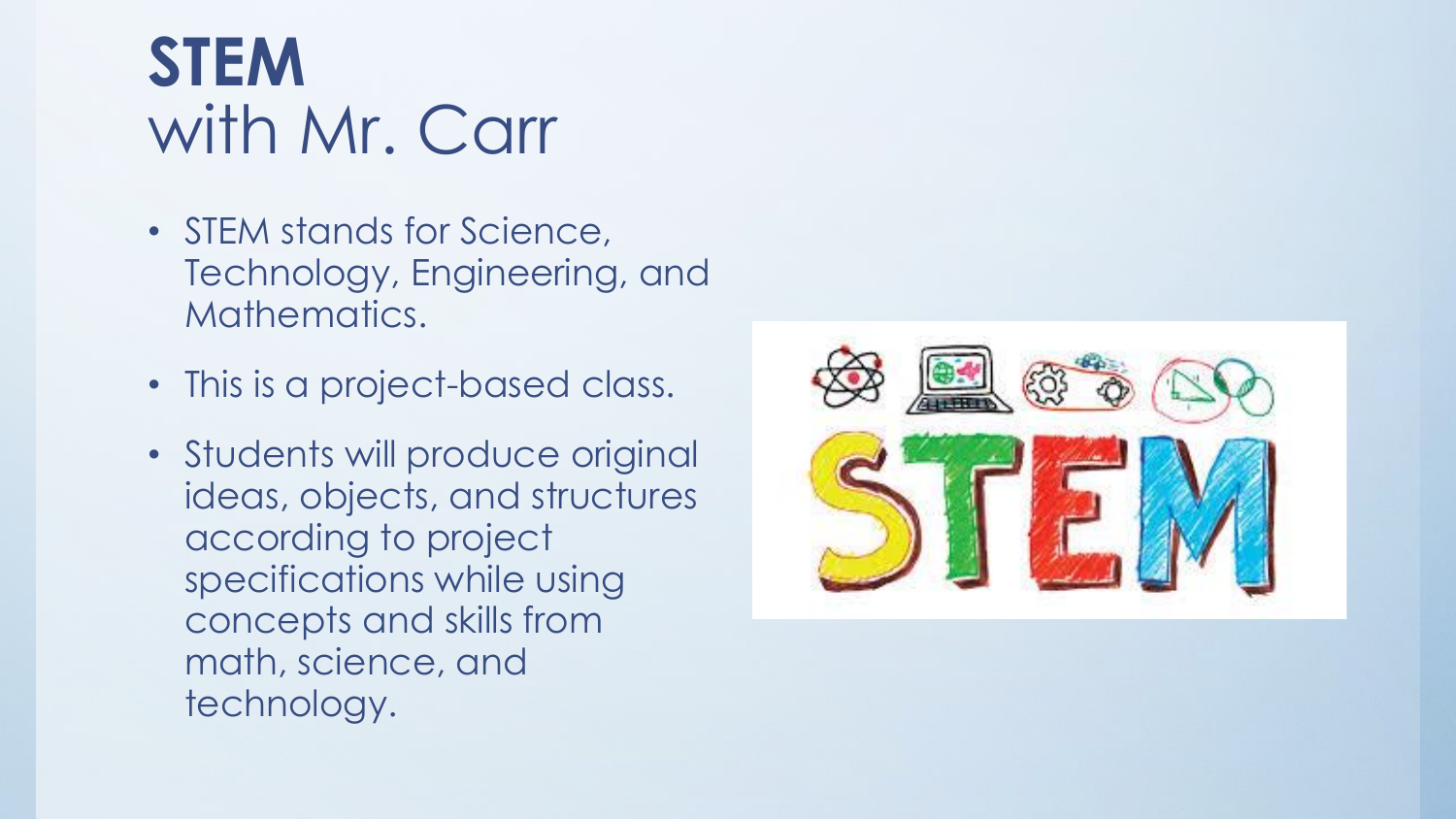# **Keyboarding** with Ms. McKamey



- Keyboarding is typically taken during 6 th grade. It is a requirement to complete Keyboarding before leaving TAD.
- Students will learn the correct technique and proper finger strokes for the Alphabetic and Numeric Keypad.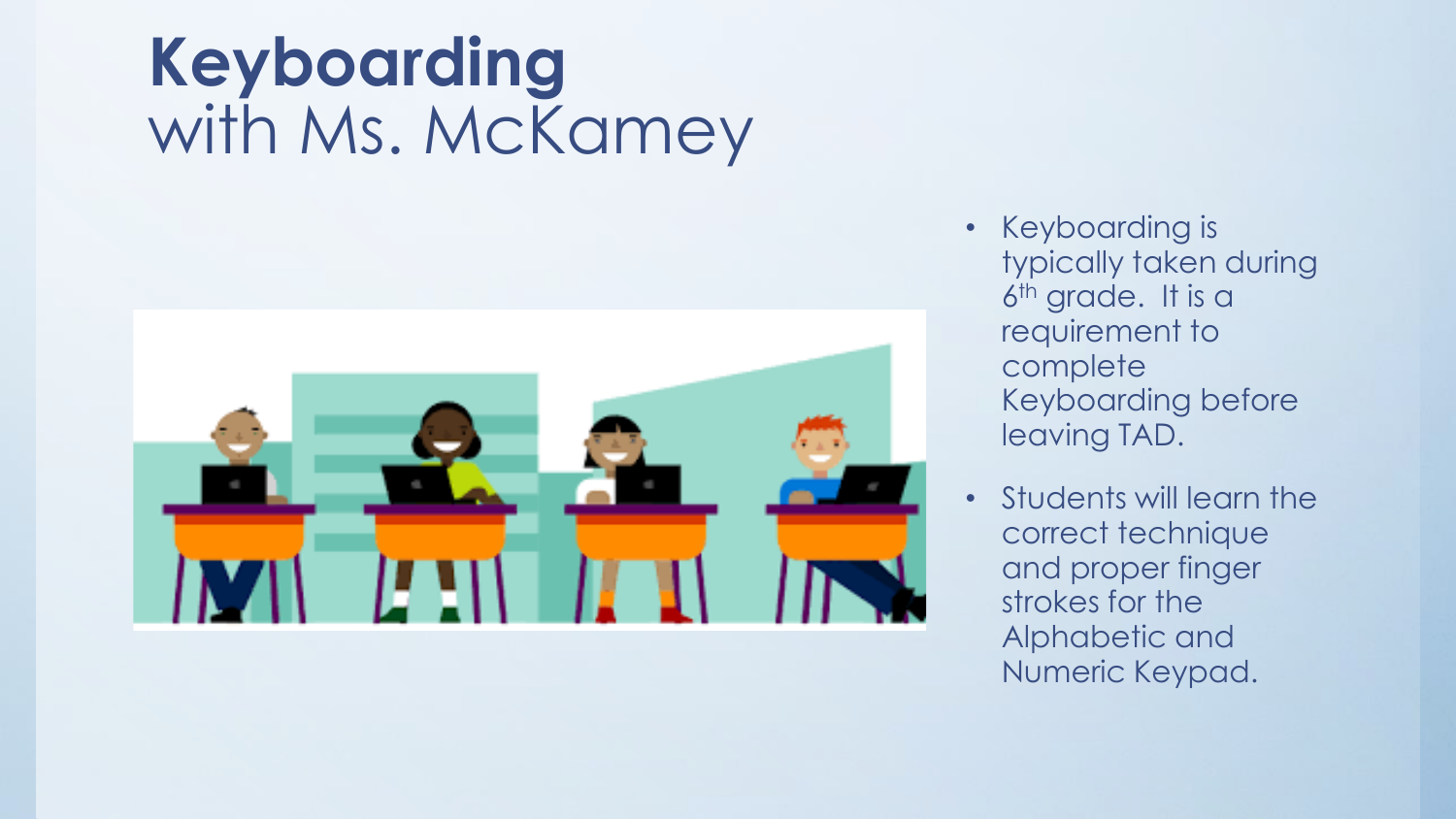# **Computer Apps** with Ms. McKamey



- Keyboarding is a prerequisite for Computer Apps class.
- Computer Apps is a class that focuses on basic computer skills with a focus on Microsoft programs including PowerPoint, Excel, and Word.
- This course is designed to prepare students with computer skills while being creative and having fun!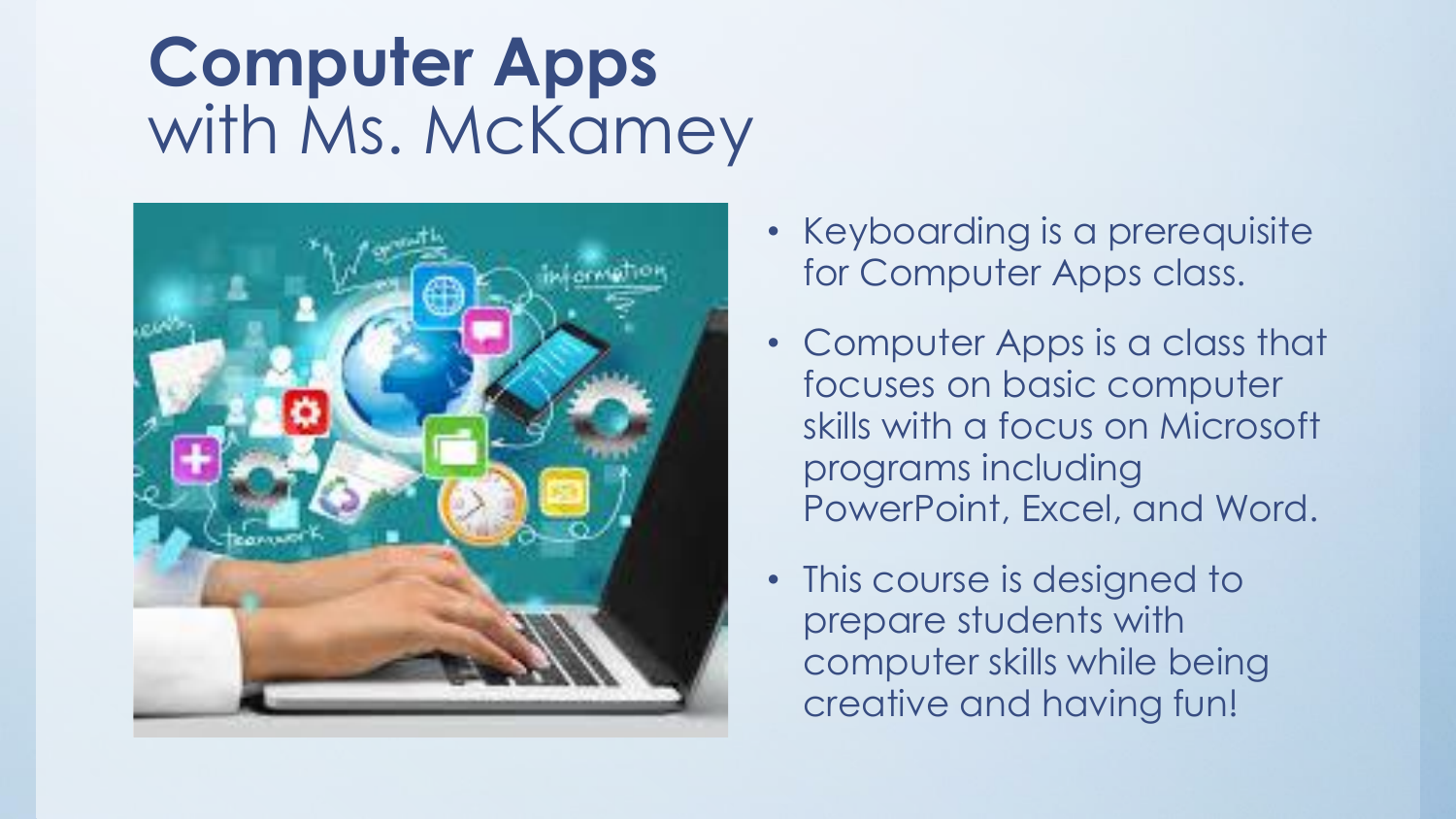### **TAD Life** with Mr. Smithdeal

- This class is for  $6<sup>th</sup>$  graders and aims to help them become successful students.
- TAD Life covers a broad range of topics involved in the middle school experience and attempts to establish a culture and expectations for a student's time at T. A. Dugger.
- Topics range from basic day to day ideas and tips, to study skills, to a variety of social and emotional topics which are middle school specific.

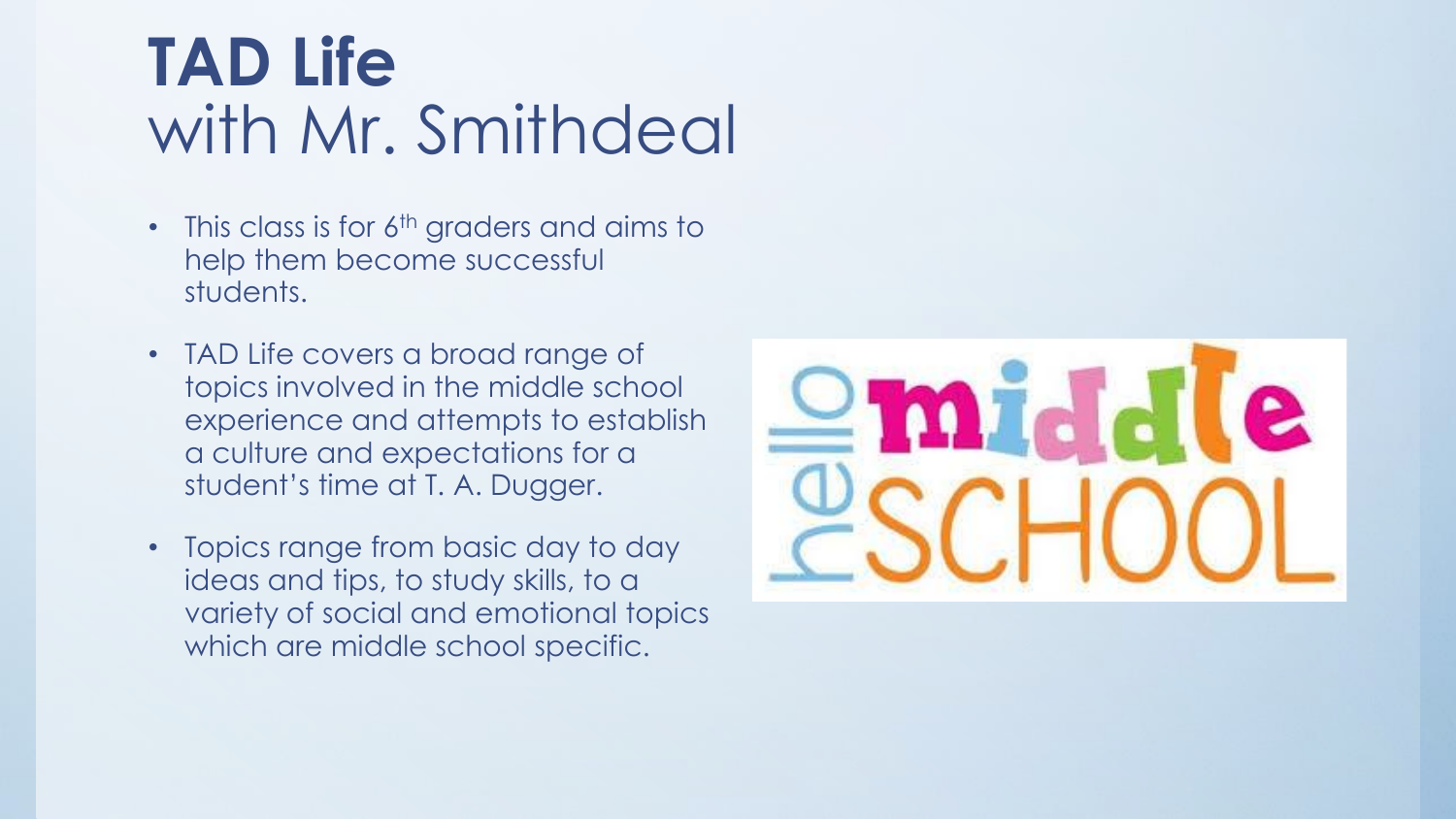# **TAD Lead** with Mr. Smithdeal

- This class will focus primarily on leadership.
- Students will explore and practice leadership skills.
- Students will participate in a variety of leadership opportunities.
- The purpose of TAD Lead is to provide students with the opportunity to make T.A. Dugger a better school, while also improving themselves.
- Think of TAD Lead as the next level of TAD Life for 7<sup>th</sup> and 8<sup>th</sup> graders.

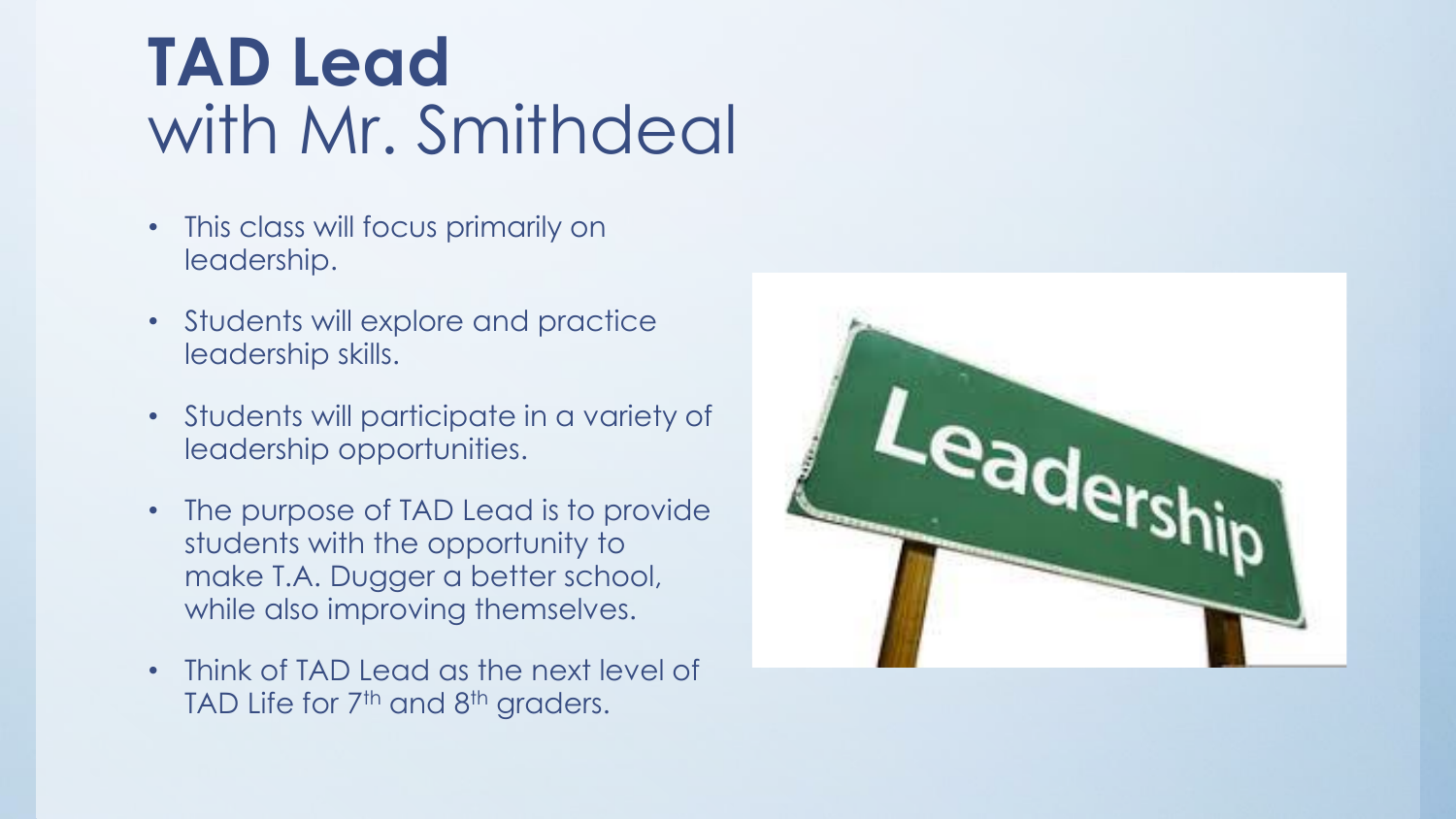#### **Yearbook/Newspaper** with Ms. Waite



- Yearbook/Newspaper class helps students learn the basics of graphic design, photography, and journalism.
- Students will create a monthly newspaper and our annual yearbook.
- These student created projects will be enjoyed by ALL TAD students.
- Students are expected to be responsible and motivated. Students must have flexibility and work within a team atmosphere.
- Interested students must complete a Yearbook application. Applications may be found on the TAD website and on Bloomz.